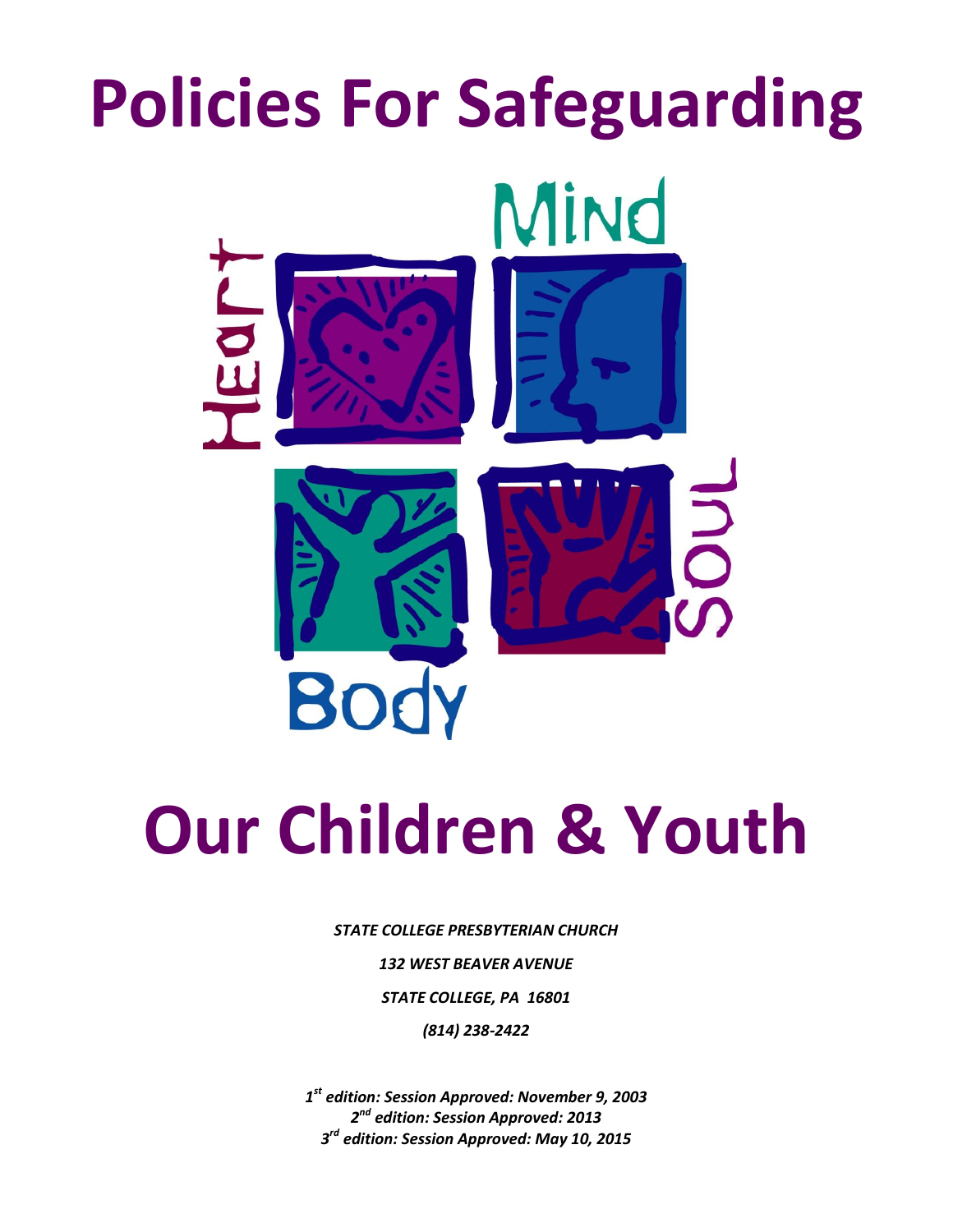# **State College Presbyterian Church**

Policy for Safeguarding Our Children and Youth

State College Presbyterian Church has an exciting, vibrant and growing ministry to children and youth. We want every child and young person to enjoy a wide range of activities and events in a safe and secure environment.

We believe that our church is to be a place where children and youth are cared for, taught love and respect by example through their years with us, and encouraged to follow in the footsteps of Christ in serving and caring for others.

Our goal, in response to Biblical mandates and societal needs, is to maintain a safe, secure, and nurturing place, where children may grow, and where employee and volunteer teachers and leaders are equipped to minister to the needs of children and youth. As a church, it is our religious, moral and ethical obligation to take steps to prevent and respond to child abuse and neglect in any form.

The 2013 Safeguarding Our Children and Youth Policy Committee

Bob Igo Tom King, ex-officio Diana Malcom Zack Maser Cheryl Price Deannine Shipman Laura Steager Kim Hunziker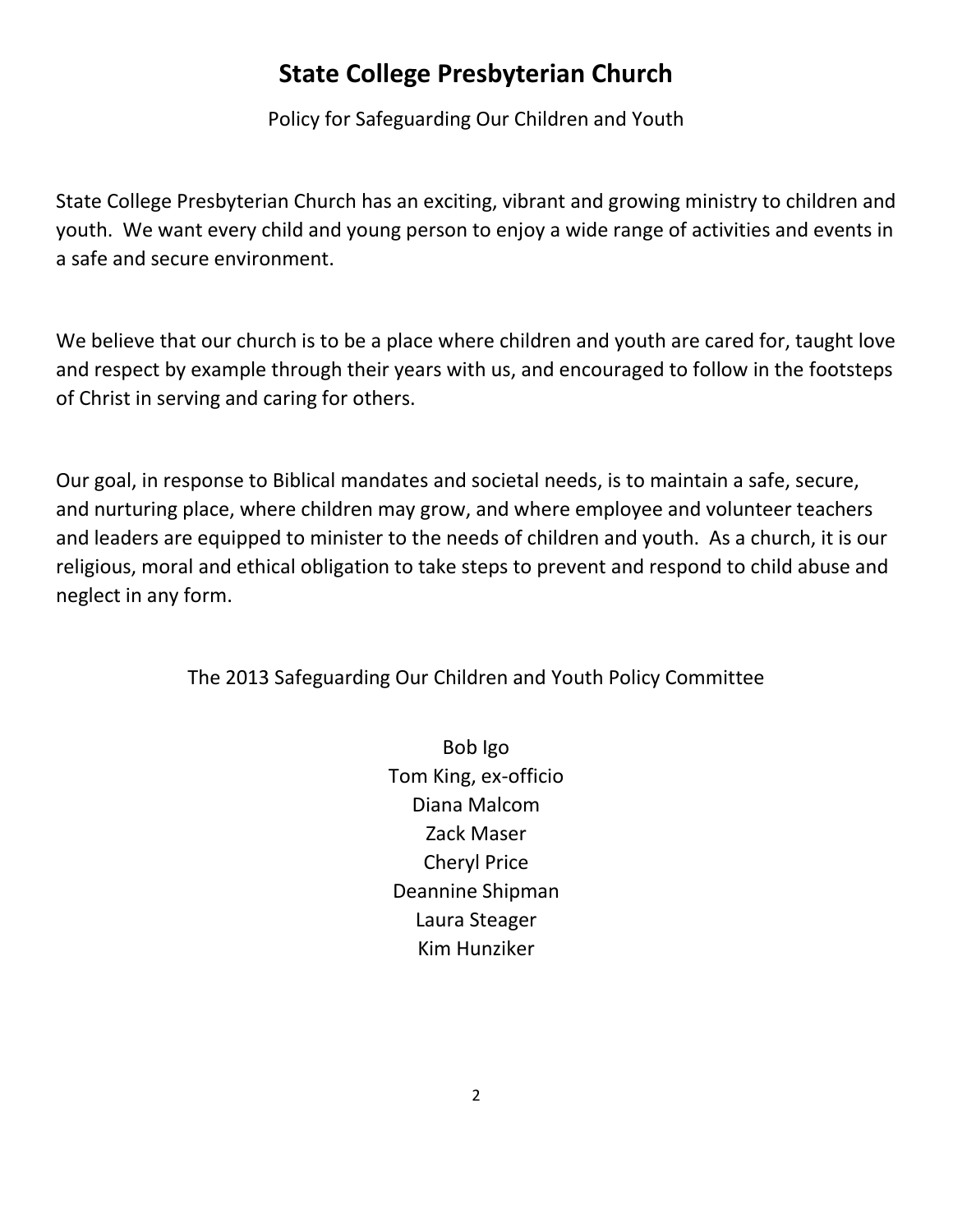# <span id="page-2-0"></span>I. CONTENTS

| $\mathsf{L}$ |    |  |  |
|--------------|----|--|--|
| ΙΙ.          |    |  |  |
| III.         |    |  |  |
| IV.          |    |  |  |
| V.           |    |  |  |
|              | 1. |  |  |
|              | 2. |  |  |
|              | 3. |  |  |
|              | 4. |  |  |
|              | 5. |  |  |
|              | 6. |  |  |
| VI.          |    |  |  |
| VII.         |    |  |  |
|              | 1. |  |  |
|              | 2. |  |  |
|              | 3. |  |  |
|              | 4. |  |  |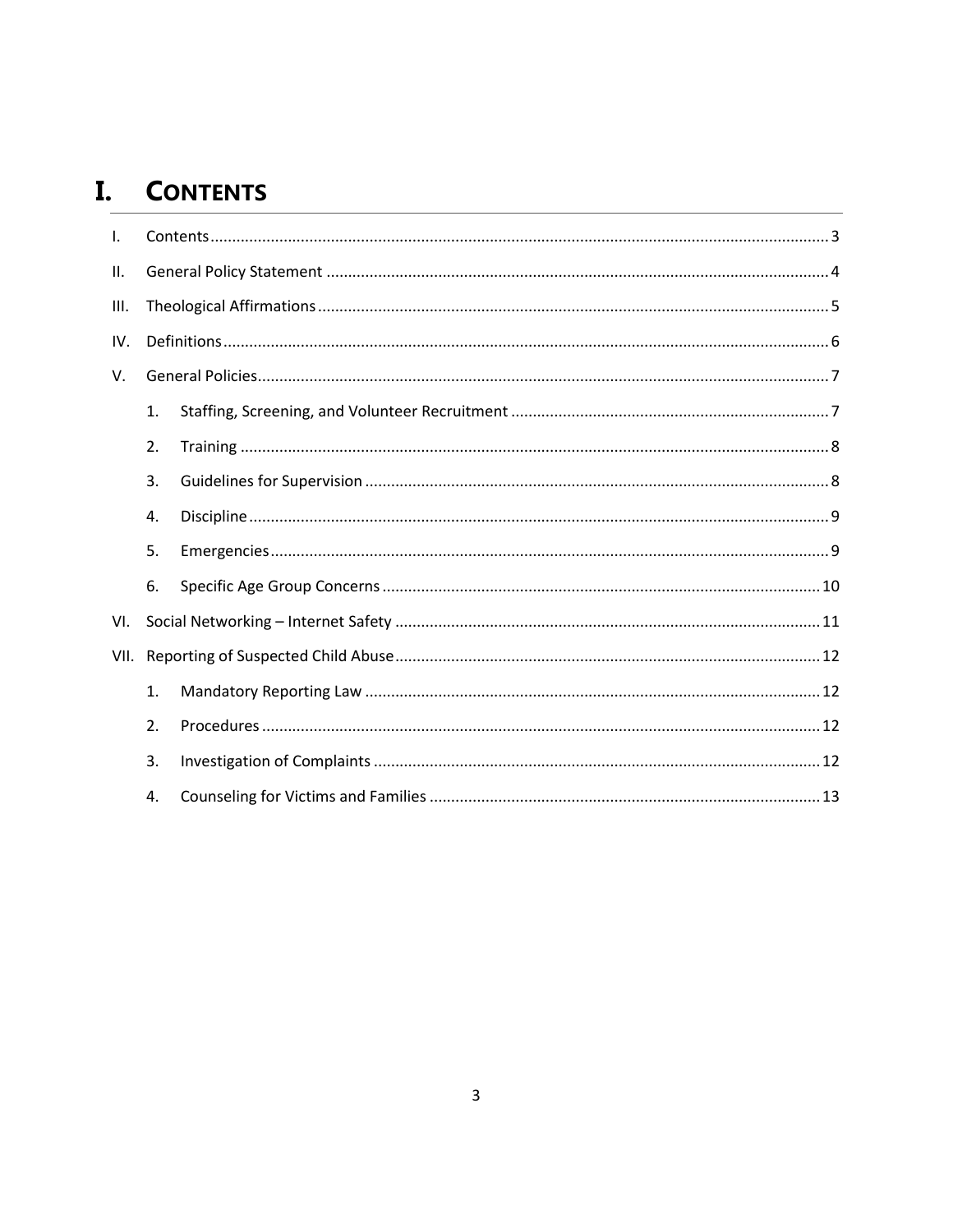# <span id="page-3-0"></span>**II. GENERAL POLICY STATEMENT**

It is the policy of State College Presbyterian Church that all staff, member and non-member volunteers and all other persons who work with children and/or youth through State College Presbyterian Church are to maintain the integrity of ministerial, employment, and volunteer relationships at all times and in all places. Child sexual abuse or any other form of child abuse is not only a violation of the principles set forth in Scripture, but also of these relationships. Child abuse and sexual abuse of children or adults in any form are never permissible and will not be tolerated.

The Session of State College Presbyterian Church adopts this policy for the following purposes:

- 1. To set and enforce standards of ethical behavior consistent with Scripture.
- 2. To define a procedure by which volunteers that work with children and/or youth are recruited and supervised.
- 3. To maintain a safe environment.
- 4. To provide procedures for inquiry and response to allegations of abuse to children and/or youth.
- **5.** To demonstrate pastoral concern for the victims and those accused of abuse to children and/or youth.
- **6.** To help protect children and/or youth from physical and sexual abuse, and, at the same time, insulate State College Presbyterian Church from charges of negligent hiring or negligent supervision of its children and/or youth workers.

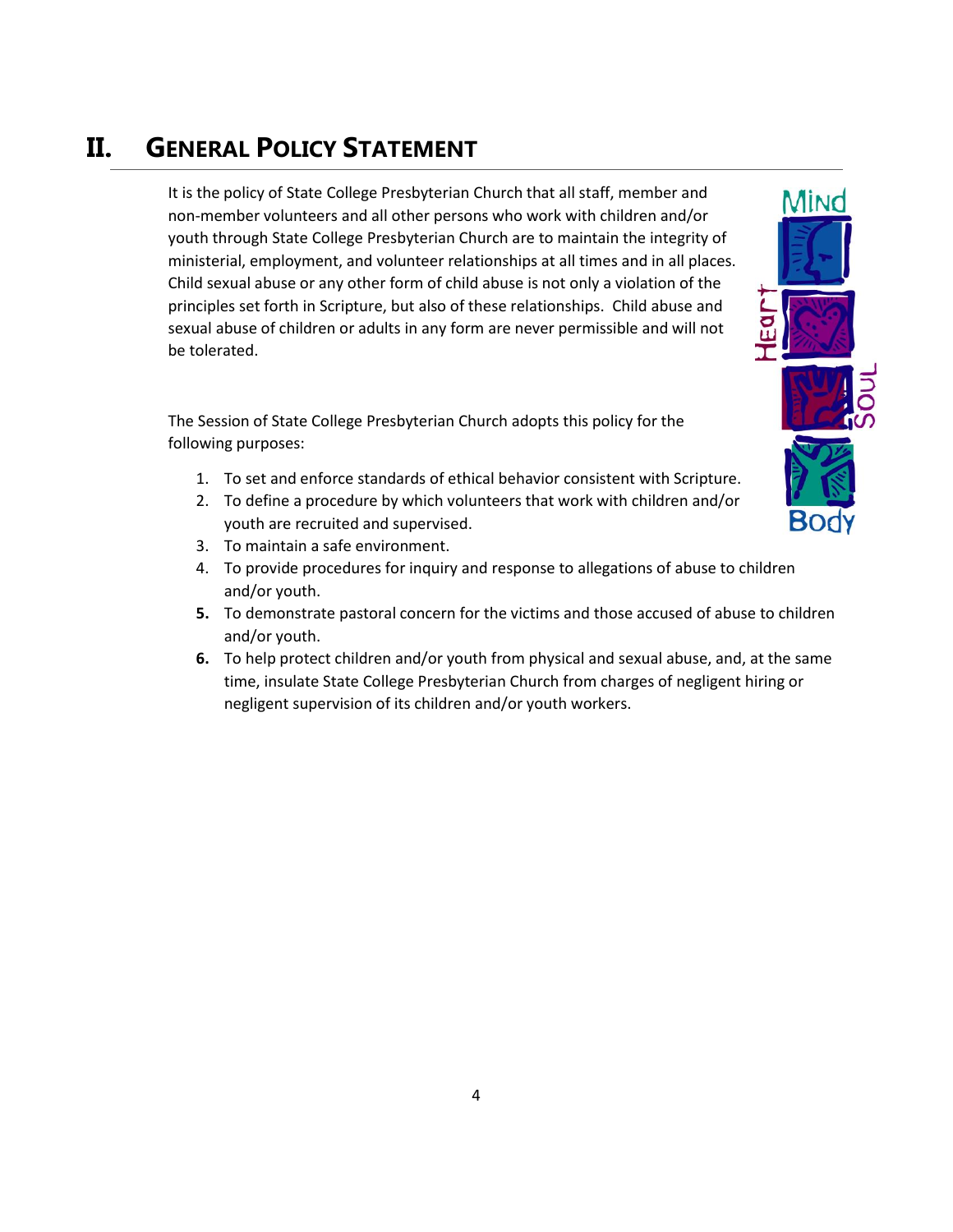# <span id="page-4-0"></span>**III. THEOLOGICAL AFFIRMATIONS**

We believe that all children and youth are important, for they are God's gift to us, given for our care and love. We should always strive to provide a healthy, safe, clean, loving place in which children and youth can thrive and ultimately know that they are loved by God through us.



We believe that we are called to love one another and to be the family of God.

*Obeying the word of our Lord Jesus, and confident of his promises, we baptize those whom God has called. In baptism God claims us, and seals us to show that we belong to God. God frees us from sin and death, uniting us with Jesus Christ in his death and resurrection. Each time a child is baptized in our congregation, we make a promise, a commitment to the child, the parents, and to God. We promise as members of the Church of Jesus Christ, to guide and nurture the child by word and deed, with love and prayer, encouraging him/her to know and follow Christ and to be a faithful member of the church.*

[*Adapted from baptismal vows of Presbyterian Church (USA).]*

"You shall love the Lord your God with all your heart, and with all your soul, and with all your mind, and with all your strength… You shall love your neighbor as yourself. There is no other commandment greater than these." Mark 12: 30,31

Scripture also tells us to:

- $\triangleright$  value the worth of all children and youth, helping them to develop healthy selfesteem and identity (Genesis 1:27; Matthew 19:14)
- $\triangleright$  value the diversity that God has created (Genesis 1:31; Galatians 3:28)
- $\triangleright$  stand against injustice and oppression (Micah 6:8)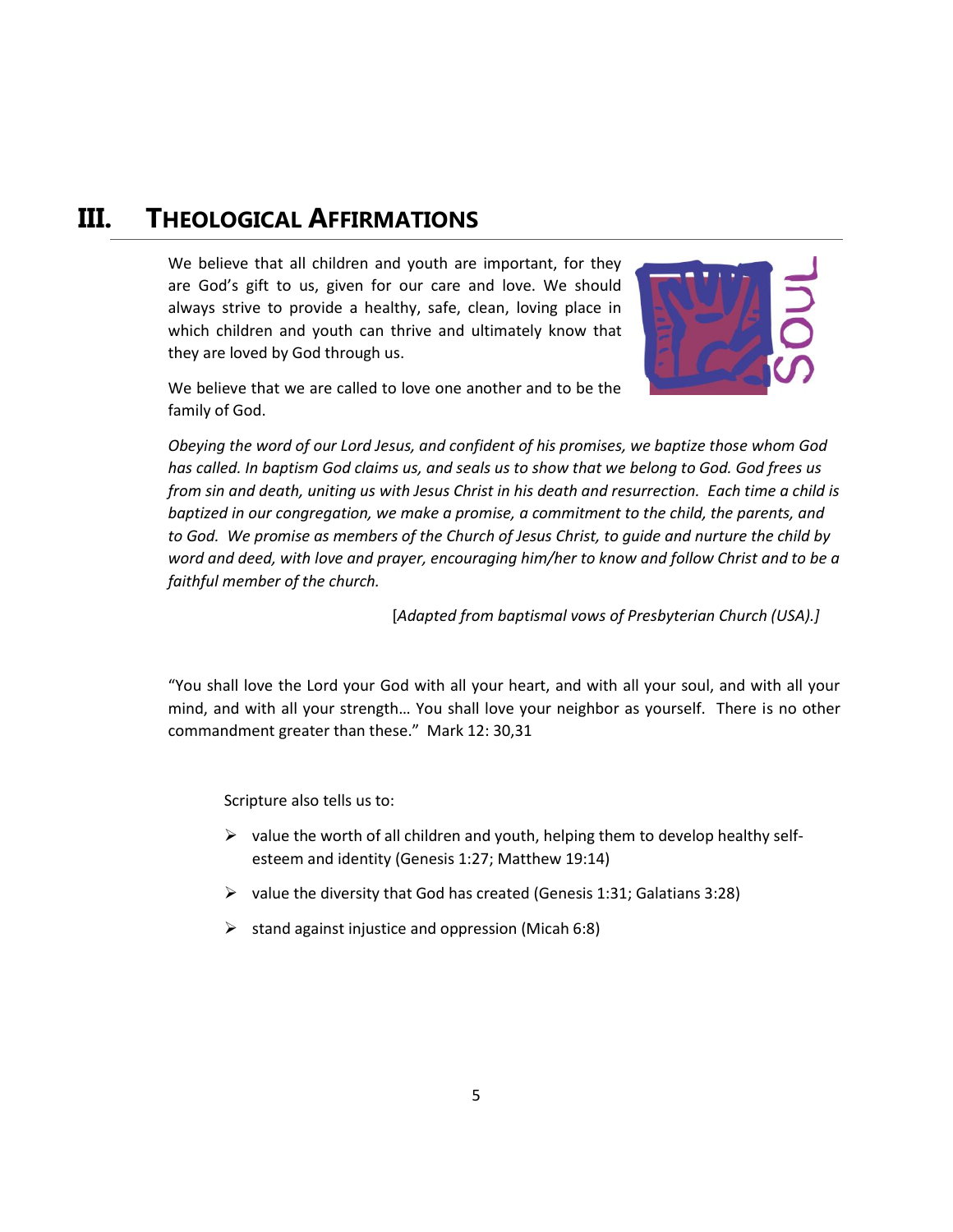# <span id="page-5-0"></span>**IV. DEFINITIONS**

- 1. **Adult**: anyone 18 years of age or older.
- 2. **Apprentice (1st Year)**: any adult volunteering for their first year in any program. Must be at least 3 years older than the oldest child/youth in that program and/or 3 grades ahead of the oldest child/youth in the program.
- 3. **Child Abuse:** the term child abuse shall mean the following:
	- a) any act or failure to act by a perpetrator that causes non-accidental, serious physical, spiritual or financial injury or that causes non-accidental serious mental injury to or sexual abuse or sexual exploitation of a minor
	- b) any act, failure to act or series of such acts or failures to act by a perpetrator that creates an imminent risk of serious physical or mental injury to or sexual or spiritual abuse or exploitation of a minor
	- c) serious physical neglect by a perpetrator constituting prolonged or repeated lack of supervision or failure to provide essentials of life, including adequate medical care, which endangers a child's life or development or impairs the child's functioning
- 4. **LIT**: Leader In Training a youth working with our children and youth programs under the supervision of a mature adult(s). Must be at least 3 years older than the oldest child/youth in that program and/or 3 grades ahead of the oldest child/youth in the program.
- 5. **Mandated Reporter**: "an individual, paid or unpaid, who, on a regular basis of the individual's role as an integral part of a regularly scheduled program, activity or service, accepts responsibility for a child."
- 6. **Mature Adult**: anyone 25 years of age or older.
- 7. **Minor**: anyone under 18 years of age or a program participant who has not graduated from high school.
	- a. **Children**: up to 5<sup>th</sup> Grade
	- b. **Youth**:  $6^{th}$  Grade  $12^{th}$  Grade
- 8. **Paid program staff:** includes the following: The Pastor, Associate Pastors, Director of Education and Program, Associate in Ministry, Director of Music & Worship, Stay and Play Director, Stay and Play staff, and part-time care givers for Nursery/Toddler Rooms.
- 9. **Sexual Misconduct:** by any person shall include, but not be limited to, any contact or interaction between a person who is a minor and an adult, when the child is being used for the sexual stimulation of the adult person or third party. The behavior may or may not involve touching. It includes but is not limited to offensive, obscene, or suggestive language or conduct; unacceptable visual contact; and touching or fondling which is injurious to the physical or emotional health of the minor. Sexual behavior between a minor and an adult is always considered forced whether or not consented to by the child. The upper age limit for a minor is that set by the Commonwealth of Pennsylvania.

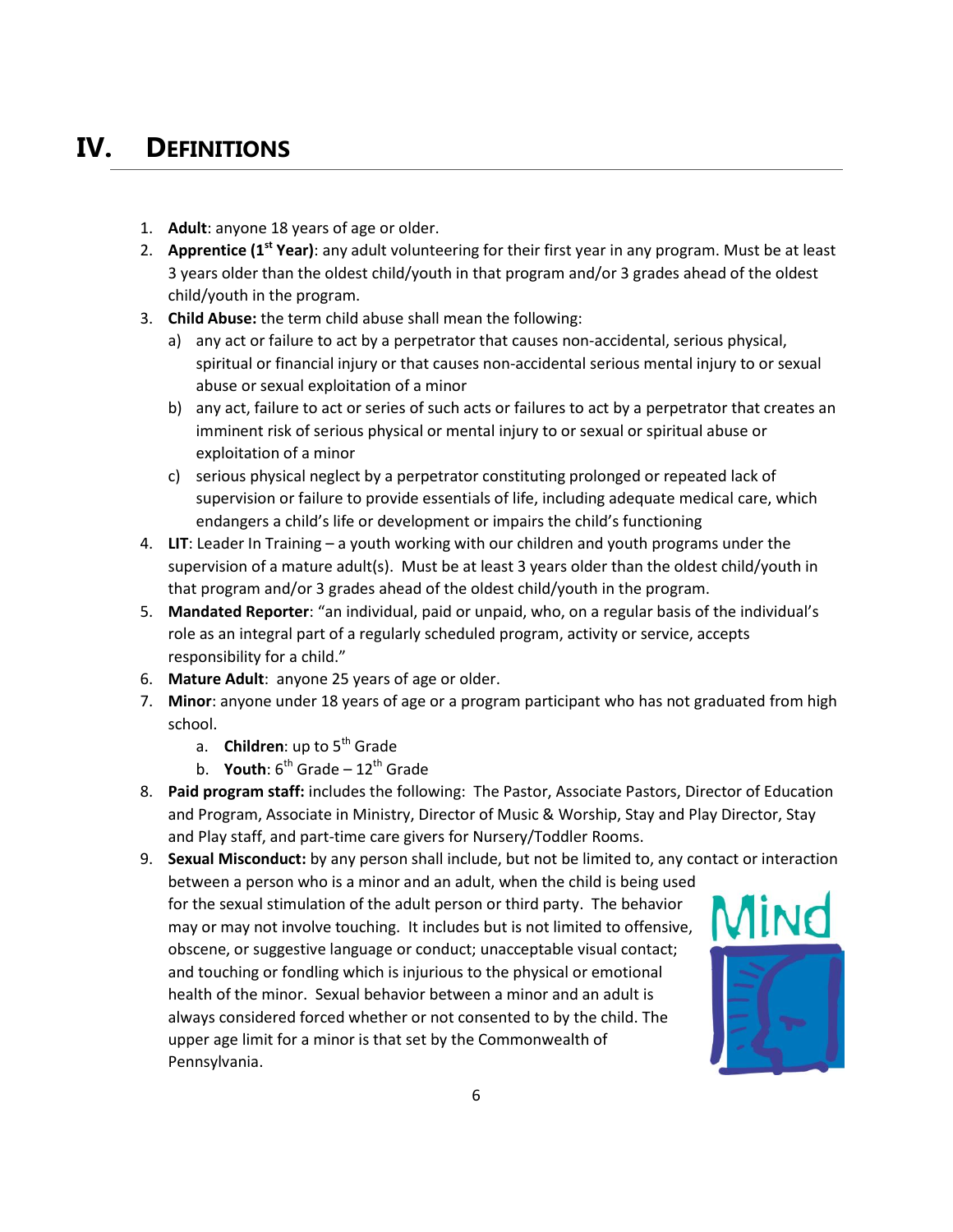- 10. **Supervisor**: is either a volunteer or paid staff person who is responsible for a program and the persons who lead/teach in the programs.
- **11. Volunteer:** a person who works in any program without pay.

# <span id="page-6-0"></span>**V. GENERAL POLICIES**

#### <span id="page-6-1"></span>**1. Staffing, Screening, and Volunteer Recruitment**

- A. All paid part-time and full time employees of SCPC must have a PA Child Abuse History Clearance and Criminal Record Check on file with Personnel. Those who have lived in PA for less than 10 years will be required to get a Federal Criminal History Clearance (fingerprinting).
- **B.** All volunteers are recruited/called based on their interest, gifts, and abilities to work with children and youth in the church. Persons may volunteer or be called, with final approval being made by the appropriate board or Unit of Session.
- **C.** All volunteers, regardless of the age level they work with, are required to fill out a volunteer application form, and have the following clearances on file at the church:
	- i. Report of criminal history from the Pennsylvania State Police (PSP)
	- ii. Child Abuse History Clearance from the Department of Human Services.
	- iii. Additionally, a fingerprint based federal criminal history (FBI) submitted through the Pennsylvania State Police or its authorized agent is not required if: the position the volunteer is applying for is UNPAID, and if the volunteer has been a PA resident continuously for the past 10 years.
	- iv. Volunteers who are not required to obtain the FBI Clearance because they are applying for an unpaid position and have been a continuous resident of PA for the past 10 years must swear or affirm in writing that they are not disqualified from service based upon a conviction or an offense.
- D. In situations where there is need of additional volunteers for anything that is NOT regularly scheduled, the person does not need to have clearances, but will be supervised by someone with clearances. This enables us to have people fill in as needed, allowing *the Spirit* to move someone to assist us, and to have substitutes in classrooms, at LOGOS, and at youth programs.
- E. An additional application form is required for Apprentices & LIT's.
- F. The Personnel Unit or Head of Staff reserves the right to require additional clearances for any volunteer.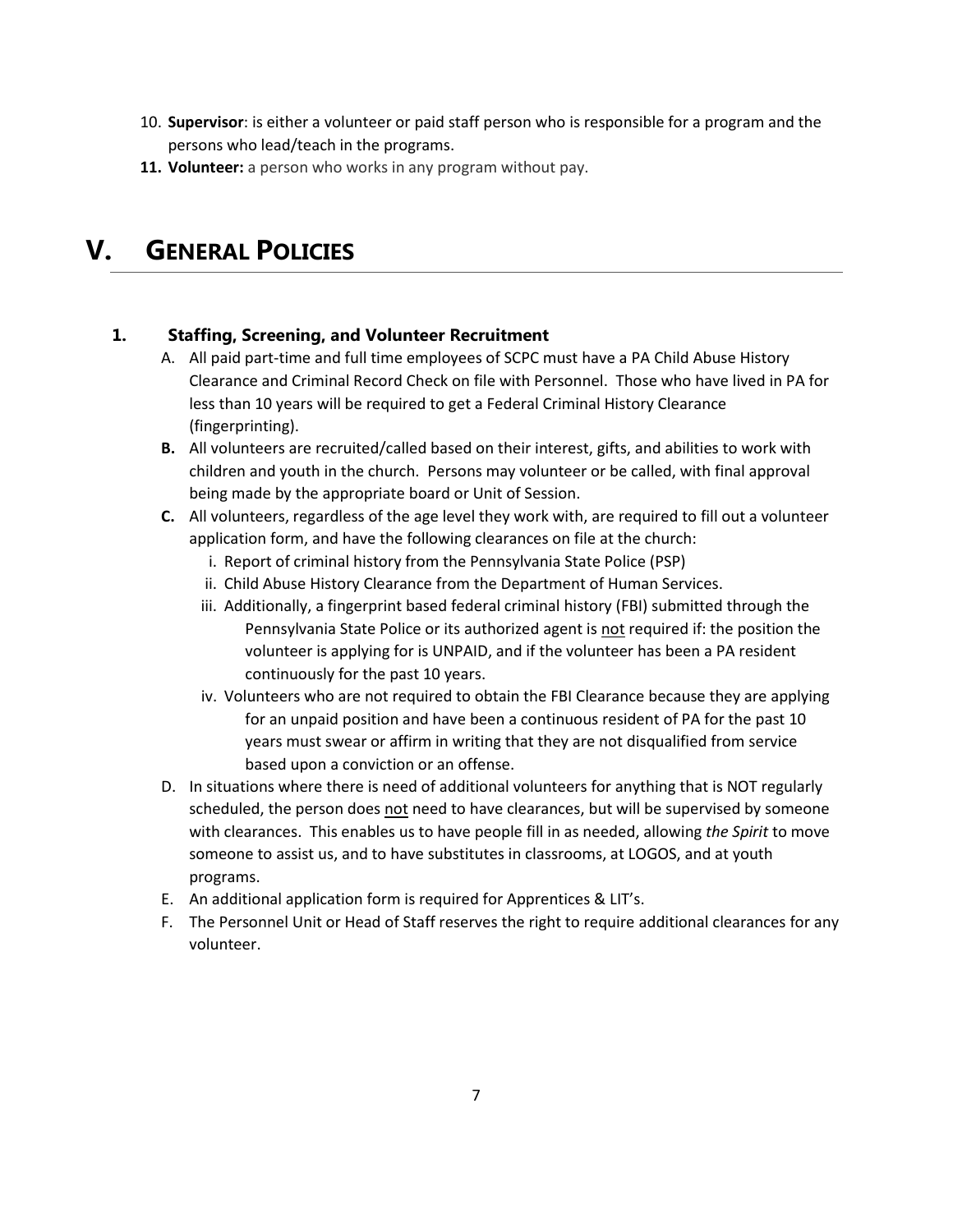#### <span id="page-7-0"></span>**2. Training**

- A. Paid staff who work with children and youth are required to attend Mandated Reporter Training. Everyone who volunteers is considered a Mandated Reporter and training is *suggested for all*, but not required for volunteers.
- B. Persons required to attend a SCPC Safe Church Training: All officers of the church, paid church staff, workers with children and youth whether the workers are paid, volunteer, part-time, full-time, or clergy, and leaders of children and youth *non-church groups* who use the facilities on a regular basis (i.e. Boy Scout Leaders).
- C. Each year there will be at least four trainings offered for the Fall and two for the Spring. Individual programs may have additional required trainings specific to their programs.
- D. The training team will be composed of paid program staff, pastors and additional identified members. Instructional materials will be revised each time the policies are updated.
- E. All supervisors and paid employees must ensure that all volunteers and employees in their program attend a safe church training.
- F. Youth will be informed of policies specific to their age group.
- G. The entire church population will be informed via adult education, etc.

#### <span id="page-7-1"></span>**3. Guidelines for Supervision**

- A. Ratios:
	- 1. Two person rule: Two adults should be present at all times when children and/or youth are present for each function, and in each room or area involving children's and youth's activities. This is intended to protect children and youth, and prevent adults from encountering a situation where they could be wrongfully accused. The presence of a designated adult supervisor who moves in and out of rooms, and monitors the hallways at all times during any function involving children or youth may be counted as one of the adults for purposes of this rule.
	- 2. Leader to Child: SCPC encourages the following ratios to be followed in all program involving children and youth:

| Infant:      | 8 children/2 adults  |
|--------------|----------------------|
| $2 - 3's:$   | 12 children/2 adults |
| $4 - 5's:$   | 20 children/2 adults |
| K-5th Gr:    | 25 children/2 adults |
| 6th-12th Gr: | 30 youth/2 adults    |

- 3. Other: If for some reason these ratios are not possible, the supervisor must be contacted and should frequent the room. If the activity or program that is being planned is active in nature, it is recommended that additional leadership be present for a safer, more enriching experience.
- 4. Youth Leader Team: The leadership team must be made up of at least 70% mature, experienced (non-apprentice) leaders.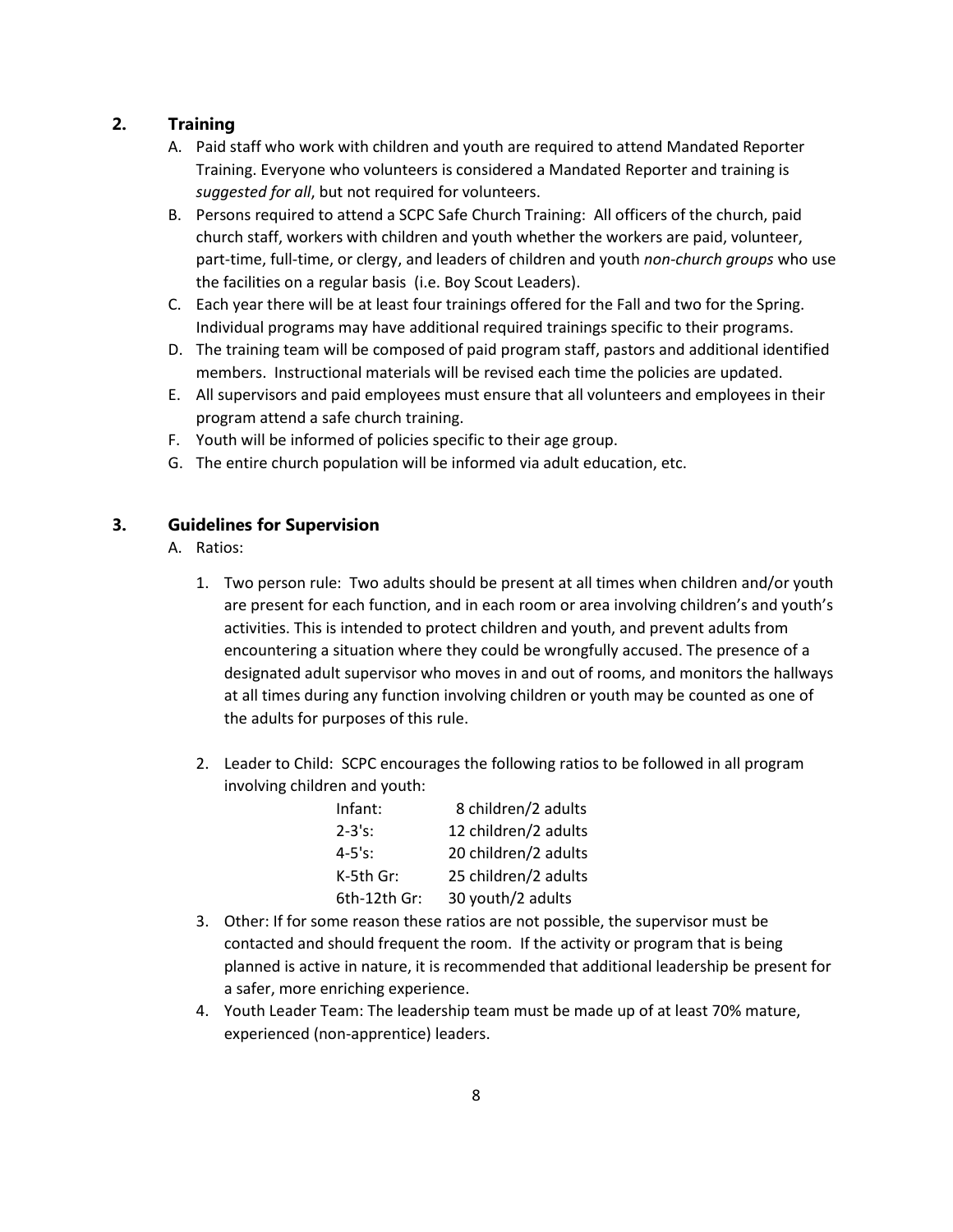- B. Only employees or volunteers, parents, or individuals designated by parents, are allowed in the classroom(s) unless given prior approval by the Supervisor.
- C. Visual Supervision:
	- 1. Children infants through third grade need visual supervision at all times.
	- 2. 2. When children K-3<sup>rd</sup> grade are taken to the bathrooms, the adults wait outside the bathroom, unless children request assistance.
- *D.* Adult staff and/or volunteers **must** obtain verbal or written consent of the child or youth's parent/guardian prior to spending time with the child/youth in a non-program setting.

#### <span id="page-8-0"></span>**4. Discipline**

- A. No physical punishment *(i.e. slapping, spanking or jerking a child)* shall be used with any child or youth in our care. Some children and youth may need to take a break to calm down, while others may need a reminder touch on the shoulder to pay attention.
- B. Leaders should be responsible for the comfort of all those participating and should respond to behaviors which make others uncomfortable or feel unsafe.
- C. If a child or youth's behavior becomes disruptive, the teacher or leaders should inform the parents and then follow up with the program staff member responsible.
- D*.* Apprentice Leaders and LIT's shall take discipline problems to a mature adult program leader.

#### <span id="page-8-1"></span>**5. Emergencies**

#### A. Health and Safety

1. Church School Evacuation Plan

The first and only responsibility of teachers, leaders and caregivers is to see that all children, youth, and adults are moved safely to the *State College Municipal Building*. All persons in the church building will meet there and wait for further instructions. Children are to stay with their teachers until parents arrive. Some rooms for younger children are equipped with blankets in case of evacuation during the winter months. Take these instead of searching for coats.

*2.* If there is a fire or other emergency, immediately pull the alarm system (located in the hall) and evacuate the class.

\**Fire Extinguishers are located in each kitchen and on the wall beside the elevator on each floor.*

- *3.* Leaders must have with them a list of all students present in the classroom, another reason why taking roll is so important. Check to make sure ALL children have arrived safely at the *Municipal Building.*
- 4. Tornado

In case of a tornado warning, all classes should go to the lowest level of the church building to sit on the floor in the main hallway, away from any windows.

#### **Evacuation Routes are posted in each room.**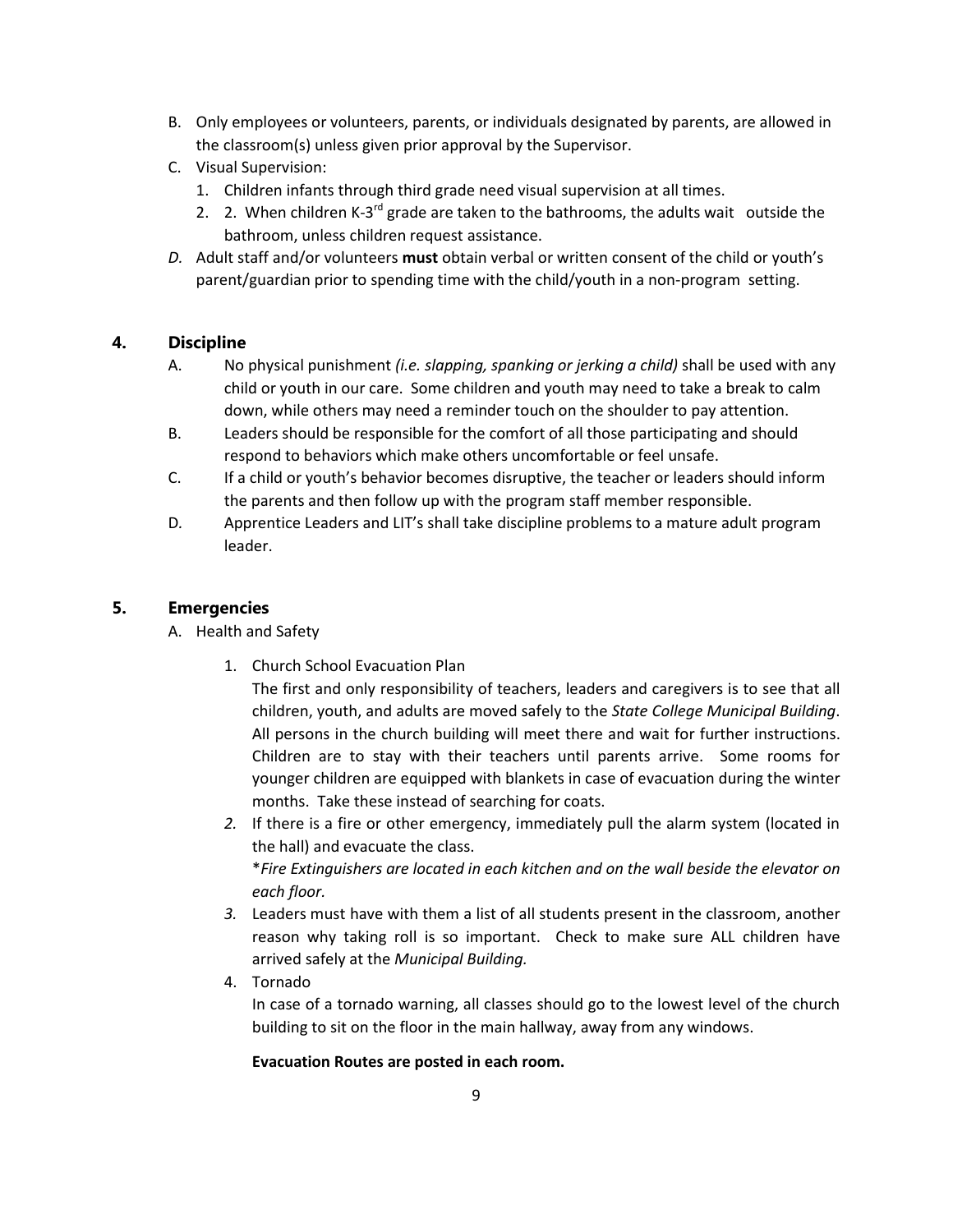- B. First Aid Kits
	- 1. Will be found in these locations: the main kitchen, the storage closet in the back of the Sanctuary, the Christian Education Resource room, room numbers 100, 101, 102, 103, 203, and the Stay and Play office.
	- 2. Must be taken on overnight trips.
- C. Incident Report Forms must be completed for any incident that requires First Aid and/or medical attention. The forms may be found in the filing cabinet in the church office.

#### <span id="page-9-0"></span>**6. Specific Age Group Concerns**

A. Counseling Children and Youth

When counseling children or youth, the employee or volunteer must notify another adult who is a leader in the program or a staff person as to where the counseling will take place. The door to any room where counseling is conducted should remain open. If possible, the employee or volunteer should speak to a child or youth in a public area, but out of public hearing (i.e., a corner of a classroom filled with other children or youth).

B. Off-Site Event Guidelines

Parents or guardians and participating youth shall be given information ahead of time about programs, activities, leaders, chaperones, dates, times, cost, method of transportation, purpose of the scheduled trip or activity, and other details whenever possible.

- C. Overnight Activities
	- 1. Adult leaders must be present at a ratio of 1:8 for each gender. Leaders 18-24 years of age must be working with a Mature Adult Leader.
	- 2. Each participant must have turned in a completed parental permission form.
	- 3. Completed Medical Release and Information forms must be taken on overnight events.
	- 4. Adults must be on the same level of the building with youth at all times, according to ratios defined in III.4. A.
	- 5. At least two adult leaders are to be awake while youth are awake. (One must be a mature adult leader.)
	- 6. Private sleeping areas must be utilized by each gender, with at least two leaders of the same gender in each area. If for some reason these arrangements are not possible, the supervisor must ensure that safe sleeping arrangements are provided.
- D. Transportation
	- 1. All drivers must complete an SCPC Driver volunteer/application form.
	- 2. All drivers must be Mature Adults. If there is a special situation where a driver is only an Adult Leader, written permission must be obtained from Session and/or Head of Staff and from parents.
	- 3. At no time should a child or youth be alone in a vehicle with one employee or volunteer, unless parent/guardian permission is given in writing or verbally.



4. All children and youth who will be transported by employees and/or volunteers must return a completed parental written permission form.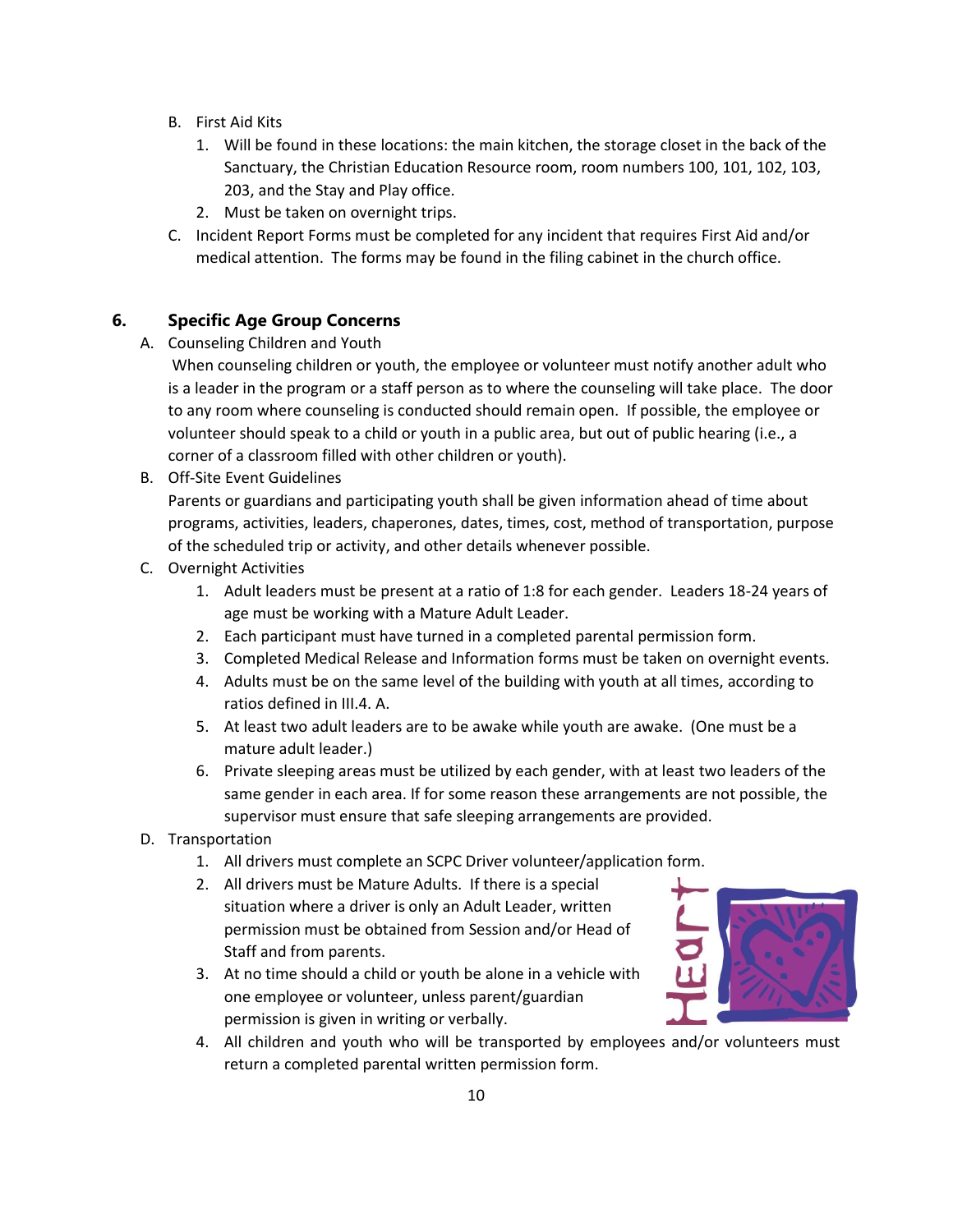5. Safety belts must be worn by all passengers and drivers.

## <span id="page-10-0"></span>**VI. SOCIAL NETWORKING – INTERNET SAFETY**

The Internet and social media are evolving tools that offer great promise for developing and deepening ministries, but also pose significant safety challenges.

- A. Adults should not submit "friend" requests to minors or youth. Youth may request friendships with adults, but adults should discern the level of contact they want to maintain with youth prior to responding to these requests.
- B. When and where available, authorized adult leaders may choose to create separate private and professional profiles on networking sites to create a line of privacy.
- C. Adult leaders should not communicate with youth via telephone (verbal or text) outside of the SCPC program/ministry.
- D. Adult leaders should refrain from initiating or joining video chats with youth. If this must happen, participants in a video chat or blog, transcripts of online text chats, video chats, blogs or video blogs, or any social media should be saved when possible.
- E. If an adult leader chooses to accept friend requests from minors or youth that are associated with their community of faith, other adult leaders (within the same community of faith) must have full access to the leader's profile and correspondence.
- F. Adult leaders who choose to accept friend requests from minors or youth should use all privacy settings applicable to shield youth from any inappropriate content that may exist within the authorized adult leader's profile.
- G. All youth and adults should be informed that any communication that is sent via digital means (email, social media, texts, or posts, etc.) is not confidential and will be reported or shared with others.
- H. It is strongly recommended that groups within the church utilize "closed" groups, and not "hidden" groups. These groups shall have both youth and adult leader administrators.
- I. Social Networking site groups shall be open to parents of current members.
- J. Leader teams (FISH, Chrysalis, Sunday School Teachers, etc.) will continually be trained about what is appropriate and inappropriate content to be placed and displayed online.
- K. Any inappropriate material that is not covered by "Mandatory Reporting" laws should be deleted from the site. Any material that is covered by "Mandatory Reporting" laws should be reported to the SCPC Staff member responsible to the group and the Head of Staff.
- L. Any content that details inappropriate behavior during a church sponsored event or activity should be addressed by adult leaders and parents.
- M. Leaders and youth should be continually reminded that all of their conversations/comments posted online are public and that they should consider the message they are conveying. All clergy, staff and adult leaders should consider the content and nature of any post that will be read by or be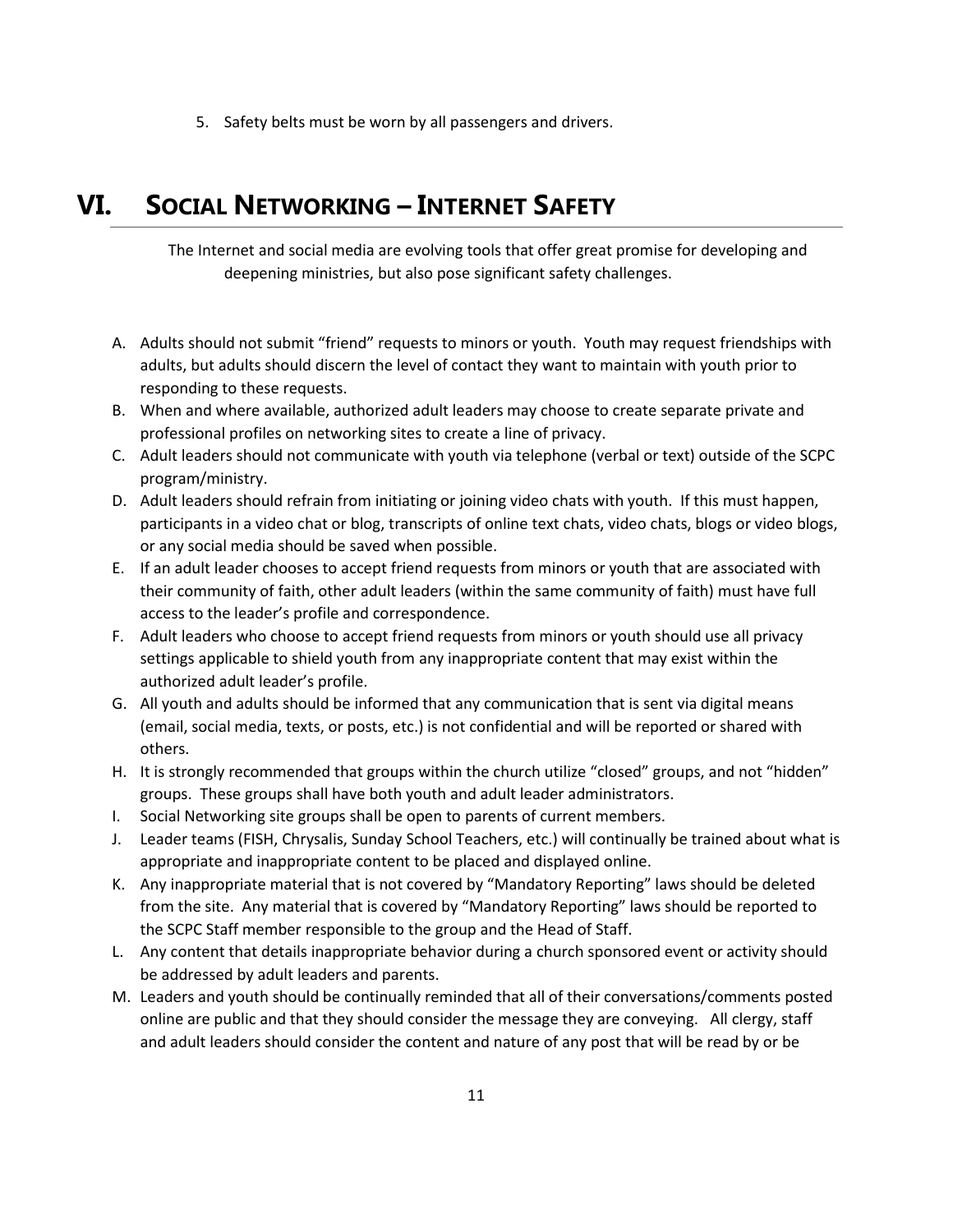visible to youth. These posts are often considered the voice of the church, and content may be viewed as church policy.

- N. Parents should be informed that content that appears on youth pages or groups that are not sponsored by the church are NOT within the purview of adult leaders.
- **O.** It is understood that there may be times when one-on-one communication is necessary for the ministry (e.g., Confirmation Mentors and youth). A parental sign-off sheet is available for parents to submit to consent to this contact. A parent and SCPC staff member of that program must be involved in the consent**.**

## <span id="page-11-0"></span>**VII. REPORTING OF SUSPECTED CHILD ABUSE**

#### <span id="page-11-1"></span>**1. Mandatory Reporting Law**

Effective January 1, 2015, **mandatory reporters** now include, paid or unpaid, who, on a regular basis of the individual's role as an integral part of a regularly scheduled program, activity or service, accepts responsibility for a child. This means any individual who meets this definition and includes all clergy, staff, and volunteers.

#### <span id="page-11-2"></span>**2. Procedures**

- 1. If any person suspects that any form of child abuse has occurred, that person shall report the incident immediately to **Child Line: 1-800-932-0313** or report online immediately @ [http://lookoutforchildabuse.org/reporting/legal-forms/cy-47-online/.](http://lookoutforchildabuse.org/reporting/legal-forms/cy-47-online/)
- 2. The reporter is responsible to complete a confidential report of suspected child abuse ( form CY-47) as directed by ChildLine. This report shall be made as soon as possible but no more than (48) forty-eight hours from the time the initial report was made.
- 3. The reporting party should inform the Pastor, paid program staff and/or the Clerk of Session as soon as possible.
- 4. All child abuse allegations shall be confidential, except as to carry out the requirements of these **Policies for Safeguarding Children and Youth** and to comply with reporting requirements under Pennsylvania law and the Church's insurance carriers.
- 5. The Church shall maintain all records regarding allegations of child abuse. All records will be securely stored at SCPC confidentially, by the designated staff member.

#### <span id="page-11-3"></span>**3. Investigation of Complaints**

- 1. When suspected child abuse is reported, the Church will not conduct a separate investigation but will await the completion of the law enforcement investigation.
- 2. The Pastor and/or other appropriate staff will cooperate as needed with the agency conducting the investigation.